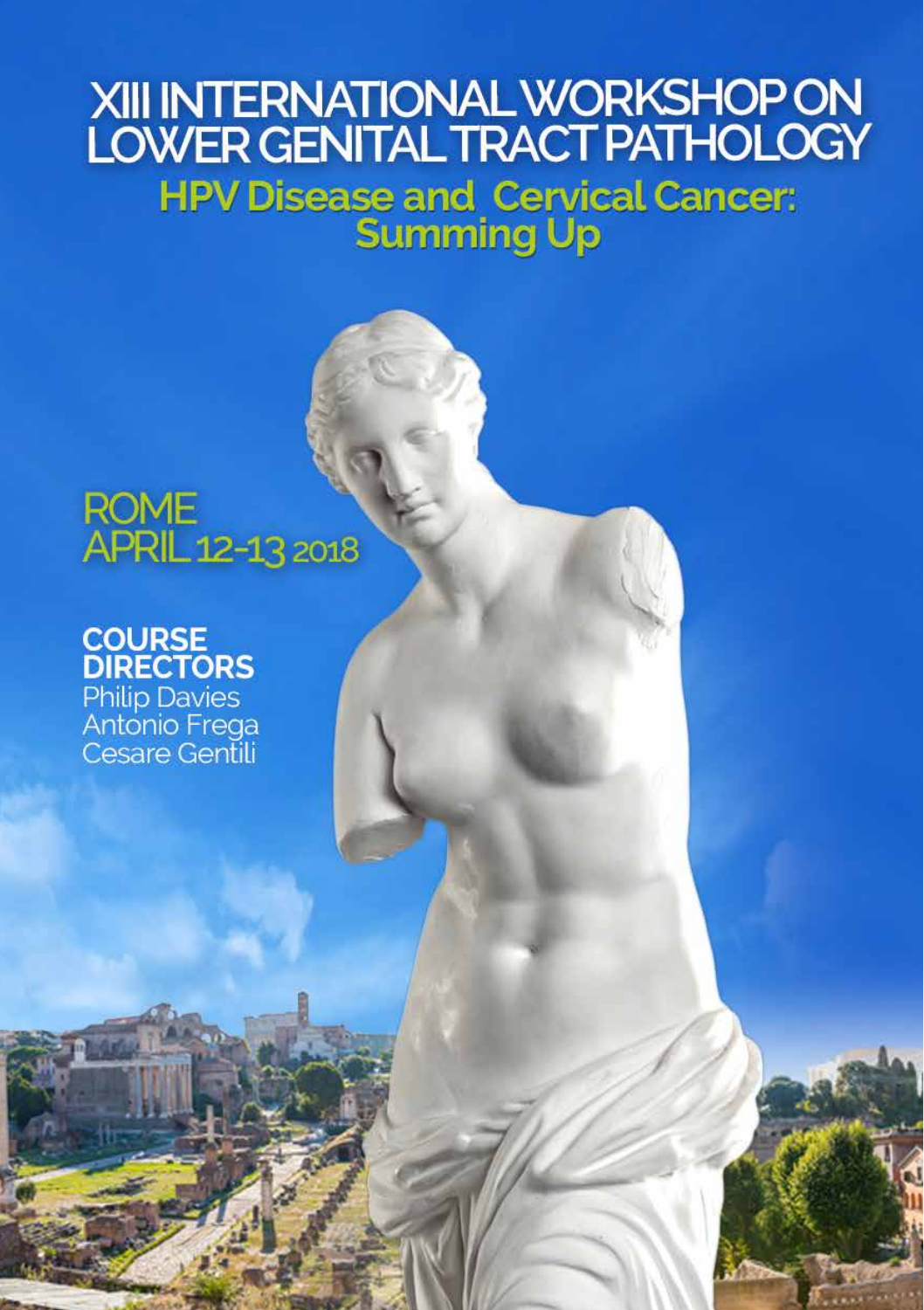#### **Course Directors**

P. Davies A. Frega C. Gentili

#### **International Scientific Committee**

A. Ciavattini - Italy R. De Vincenzo - Italy J. Dillner - Sweden D. French - Italy A. Lukic - Italy B. Moscicki - U.S. K.U. Petry - Germany W. Prendiville - France

#### **Organising Secreatariat**



**Adria Congrex** Via Sassonia, 30 - 47922 Rimini Tel. 0541 305811 c.imola@adriacongrex.it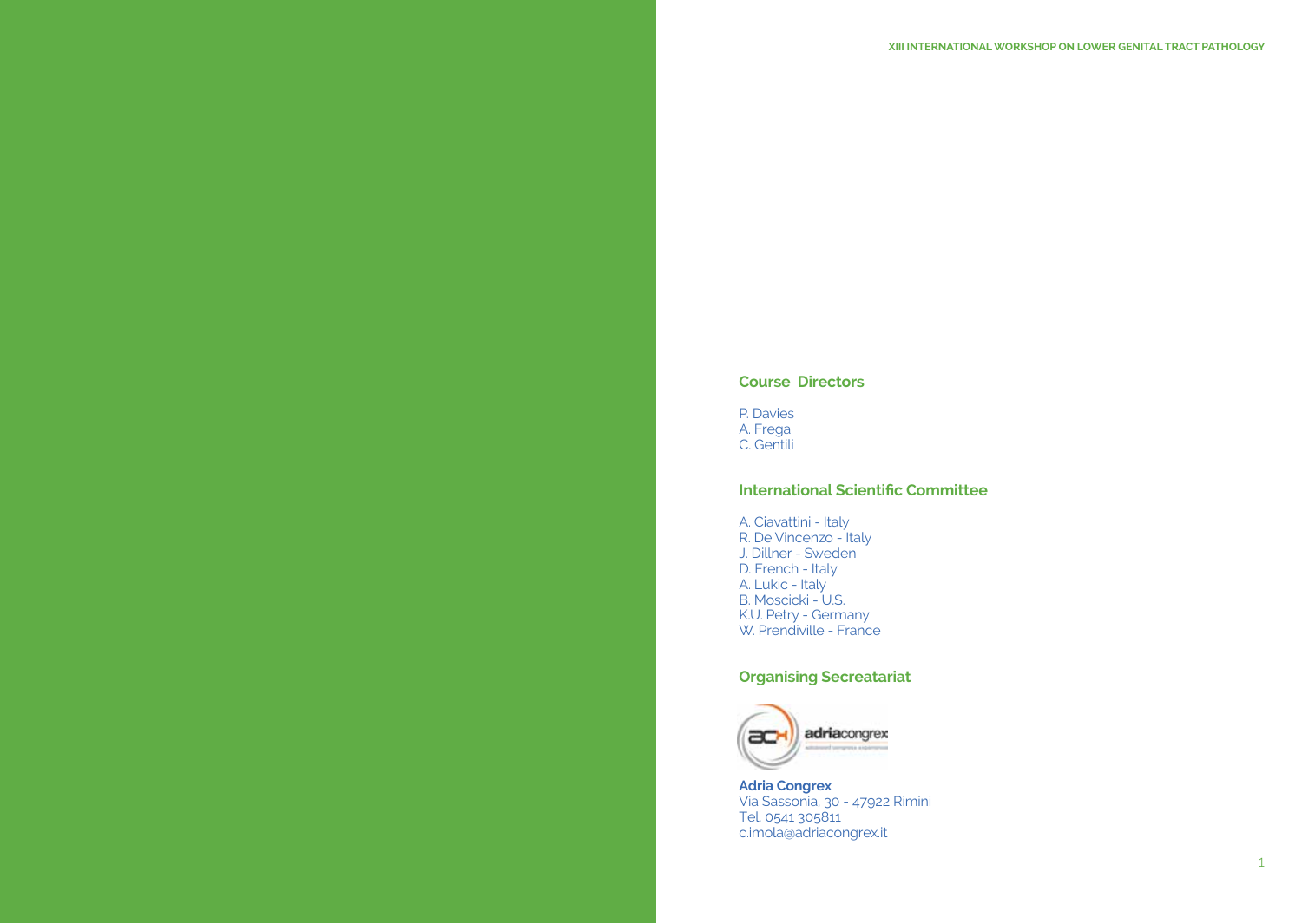# **PROGRAM AT A GLANCE**

## **Thursday, April 12 2018**

| <b>TIME</b>     | <b>ROOM A</b>                                                                  | <b>ROOM B</b>                                 |
|-----------------|--------------------------------------------------------------------------------|-----------------------------------------------|
| $08.30 - 08.50$ | <b>OPENING LECTURE</b>                                                         |                                               |
| $08.50 - 10.20$ | <b>HPV INFECTION AND</b><br><b>CARCINOGENESIS</b>                              |                                               |
| $10.20 - 11.00$ | <b>EPIDEMIOLOGY OF</b><br><b>CERVICAL CANCER AND</b><br><b>HPV INFECTION</b>   |                                               |
| $11.00 - 11.30$ | <b>BREAK</b>                                                                   |                                               |
| $11.30 - 13.00$ | <b>CERVICAL SCREENING</b>                                                      |                                               |
| $13.00 - 13.30$ | <b>LECTURE SPONSORED BY</b><br><b>FARMITALIA</b>                               |                                               |
| $13.30 - 14.00$ | <b>LECTURE SPONSORED BY</b><br><b>BIOSTILOGIT</b>                              |                                               |
| 14.00 - 14.30   | <b>LUNCH</b>                                                                   |                                               |
| 14.30 - 15.40   | <b>CERVICAL SCREENING:</b><br><b>THE NEW CHALLENGES</b>                        | <b>UPDATES IN</b><br><b>MOLECULAR BIOLOGY</b> |
| $15.40 - 16.50$ | <b>HPV POSITIVE, WHAT</b><br>NEXT?                                             | <b>UPDATES IN</b><br><b>CYTOPATHOLOGY</b>     |
| $16.50 - 17.10$ | <b>BREAK</b>                                                                   |                                               |
| $17.10 - 18.00$ | <b>COLPOSCOPY IN THE ERA</b><br>OF HPV VACCINATION AND<br><b>HPV SCREENING</b> | <b>ASK THE EXPERT</b>                         |
| $18.00 - 18.55$ | <b>NONCOMPLIANCE</b><br><b>WITH REFERRAL TO</b><br><b>COLPOSCOPY</b>           |                                               |

## **Friday, April 13 2018**

| <b>TIME</b>     | <b>ROOM A</b>                                                                  | <b>ROOM B</b>                                      |  |
|-----------------|--------------------------------------------------------------------------------|----------------------------------------------------|--|
| $08.30 - 10.40$ | <b>VACCINATION</b>                                                             | <b>FREE COMMUNICATIONS</b>                         |  |
| $10.40 - 11.10$ | <b>BREAK</b>                                                                   |                                                    |  |
| $11.10 - 13.00$ | <b>ENSURING THE SAFETY</b><br><b>AND EFFECTIVENESS OF</b><br><b>COLPOSCOPY</b> | <b>FREE COMMUNICATIONS</b>                         |  |
| $13.00 - 13.30$ | <b>LECTURE SPONSORED BY</b><br><b>SHIONOGI</b>                                 |                                                    |  |
| 13.30 -14.30    | <b>LUNCH</b>                                                                   |                                                    |  |
| 14.30 - 15.40   | <b>PUBLIC EDUCATION AND</b><br><b>COVERAGE RATES</b>                           | <b>PAP SMEAR: NEVER SAY</b><br><b>NEVER AGAIN</b>  |  |
| $15.20 - 17.20$ | <b>THE CERVICAL</b><br><b>CYTOPATHOLOGY IN THE</b><br><b>HPV TESTING ERA</b>   | <b>THE CERVICAL</b><br><b>CYTOPATHOLOGY IN THE</b> |  |
| $16.30 - 17.40$ | <b>MISCELLANY</b>                                                              | <b>HPV TESTING ERA</b>                             |  |
| 17.20 - 18.20   | <b>AWARDS AND</b><br><b>CONCLUSIONS</b>                                        |                                                    |  |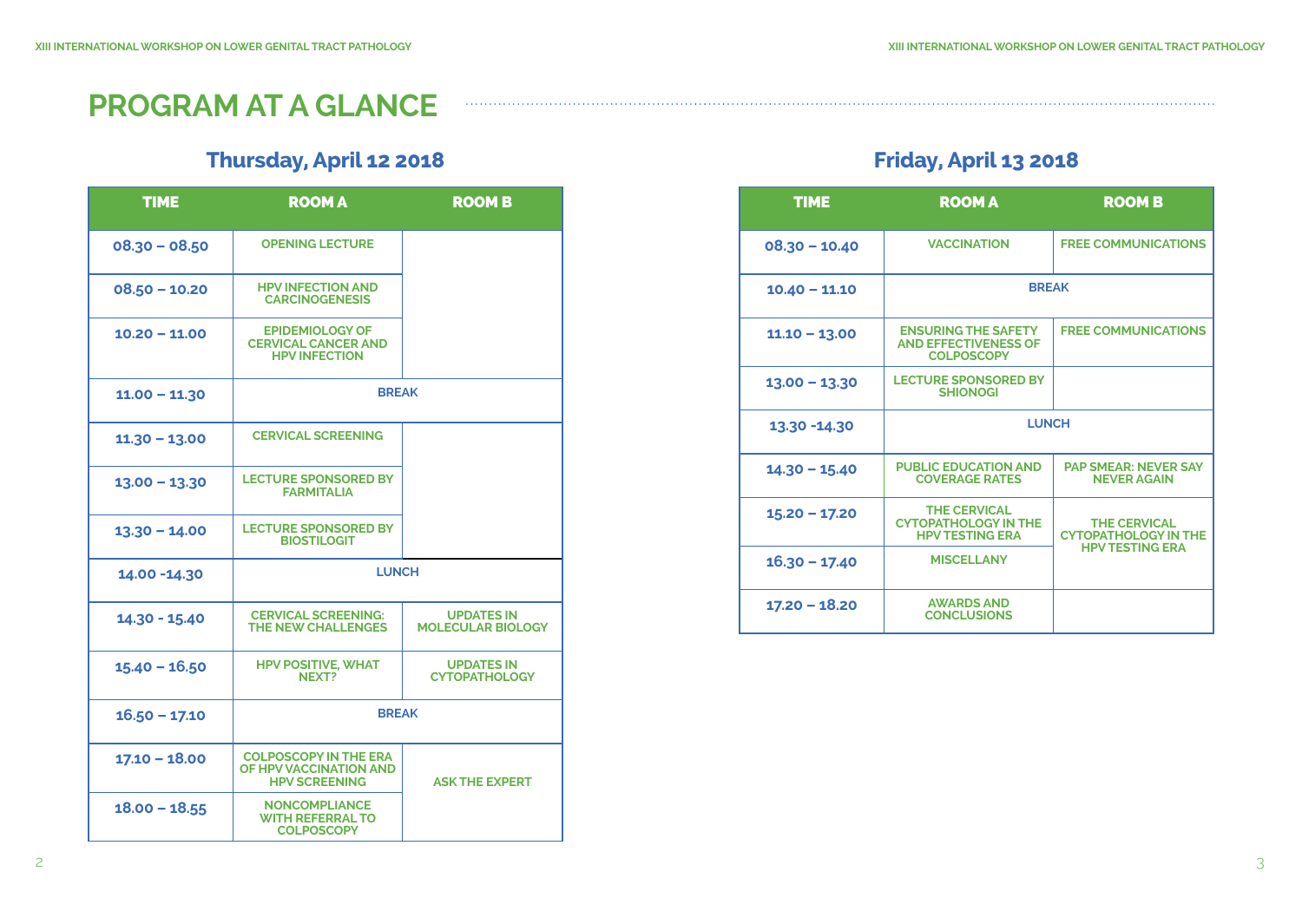# **FACULTY**

M. Barbero - Italy M. Benevolo - Italy A. Biamonti- Italy F. Boselli - Italy E. Carico - Italy D. Caserta - Italy A. Castanon - U.K. M. Cruickshank - U.K. P. Davies - Belgium R. De Vincenzo - Italy F. De Seta - Italy J. Dillner - Sweden L. Dillner - Sweden J. Doorbar - U.K. E. Giarnieri - Italy M.R. Giovagnoli - Italy M. Goodmam - U.S. W. Huh - U.S. L. Mariani - Italy B. Moscicki - U.S. P. Martin Hirsch - U.K. G. Negri - Italy M. O'Connor - Ireland M. Peroni - Italy K.U. Petry - Germany W. Prendiville - France W. Ricciardi - Italy G. Scambia - Italy R. Senatori- Italy F. Sopracordevole - Italy U. Tabuica - Moldova F. Torcia - Italy A. Venuti - Italy J. Waller - U.K. C. Zanardi - Italy

# **PROGRAM**

# **Thursday 12 / Friday 13**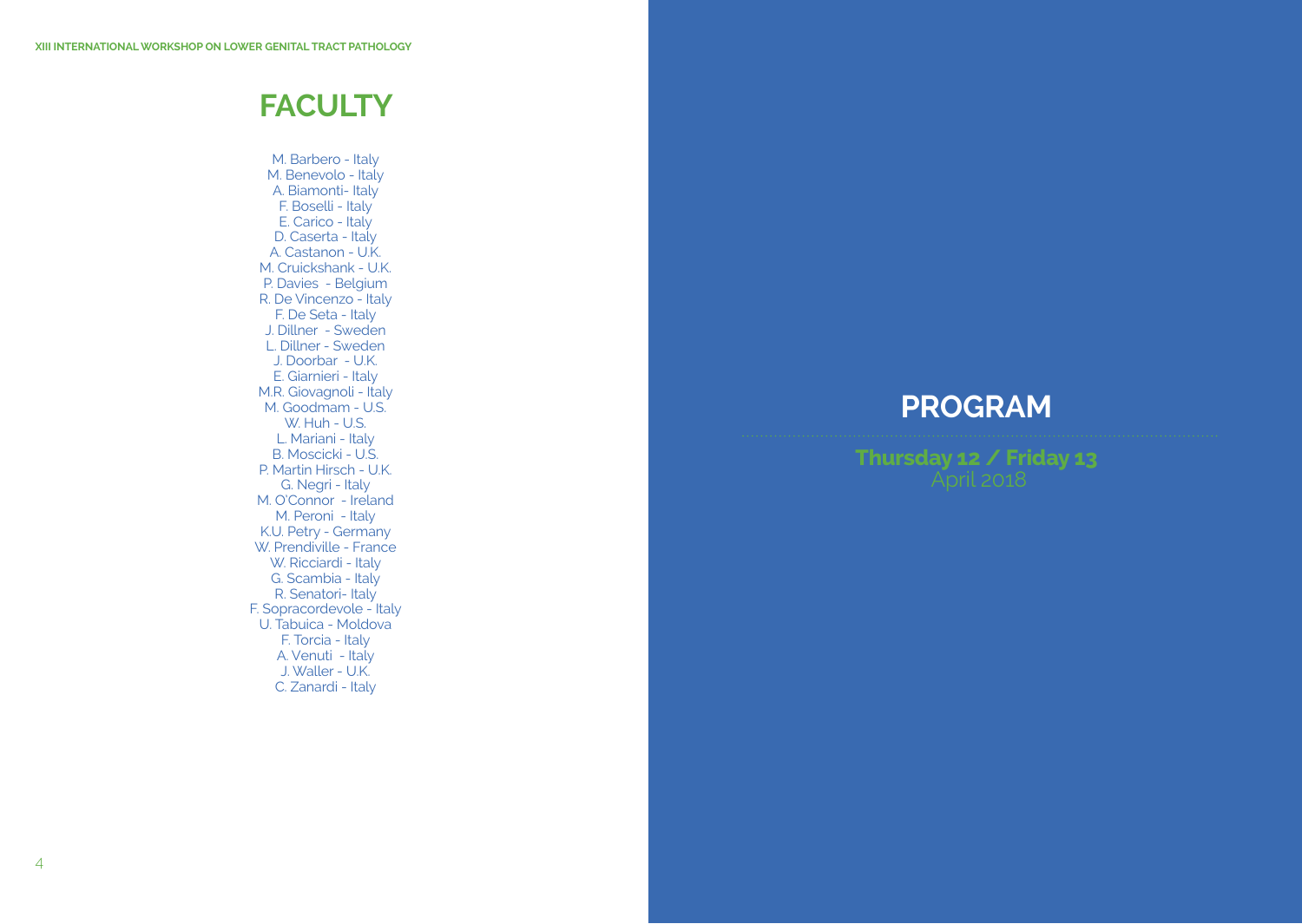| Thursday 12 April 2018 |  |  |
|------------------------|--|--|
|                        |  |  |

**Morning**

#### **Registration 8.00**

**Welcome P. Davies.-A. Frega - C. Gentili 8.20**

#### **ROOM A (Plenary session)**

**Opening Lecture 8.30 Chairman:** G. Scambia

> HPV infection and carcinogenesis: a public health perspective. W. Ricciardi

#### **HPV infection and Carcinogenesis 8.50-10.20 Chairpersons:** P. Davies - A. Venuti

- 8.50-9.10 Human papillomavirus infection and the induction of neoplasia. J. Doorbar
- 9.10-9.30 The natural history of HPV infection in screening age women: do we have enough data to really understand what is happening in this age group? B. Moscicki
- 9.30-9.50 Persistent vs repeated infections: can we tell the difference and does it make a difference to cervical carcinogenesis? J. Doorbar
- 9.50-10.10 New hot topics. HPV in non HIV immunocompromised men and women: screening and manegement. B. Moscicki
- 10.10-10.20 Discussion
- **Epidemiology of Cervical Cancer and HPV Infection 10.20-11.00 Chairpersons:** A. Castanon – A.Lukic
- 10.20-10.40 Cervical cancer trends around the world: are we making a difference? P. Davies
- 10.40-11.00 HPV vaccination and its impact on HPV infection rates around the world. J. Dillner

#### **Cervical Screening 11.30-13.00 Chairpersons:** J. Dillner - C. Gentili

- 11.30-11.50 The current status of cervical screening programmes around the world: are we making progress where it is needed most or just improving the best? M. Goodman
- 10.50-12.10 HPV testing for primary screening: who is doing what? A. Castanon
- 12.10-12.30 The latest data from the HPV primary screening programmes: the benefits and the challenges that remain to be solved. M. Goodman
- 12.30-12.50 Cervical screening: is there still a role for the Pap test? P. Davies
- 12.50-13.00 Discussion

#### **LECTURE SPONSORED BY FARMITALIA - NON ECM 13.00 - 13.30**

Vulvovaginitis & HPV infection: diagnostic and therapeutic  $i$ ssues  $i$ M. Sansone

**LECTURE SPONSORED BY BIOSTILOGIT - NON ECM 13.30 -14.00** Ellacid acid/acetogenins annonaceus supplement: effects on cervical HPV related preneoplastic lesions M. Le Donne

**Afternoon**

#### **ROOM A**

#### **Cervical Screening: the New Challenges 14.30-15.40 Chairpersons:** A. Biamonti - U. Petry

- 14.30-14.50 Estimating the impact of HPV primary screening and HPV vaccination on cervical cancer rates. A. Castanon
- 14.50-15.10 The evolution of HPV testing in the U.S W. Huh
- 15.10-15.30 HPV screening recall and follow-up recommendations: do doctors stick to the rules? M. Goodman
- 15.30-15.40 Discussion
- **HPV Positive: what Next? 15.40-16.50 Chairpersons:** M. Cruickshan - M. Peroni
- 15.40-16.00 HPV positive: what are the triage options and their associated risks K.U. Petry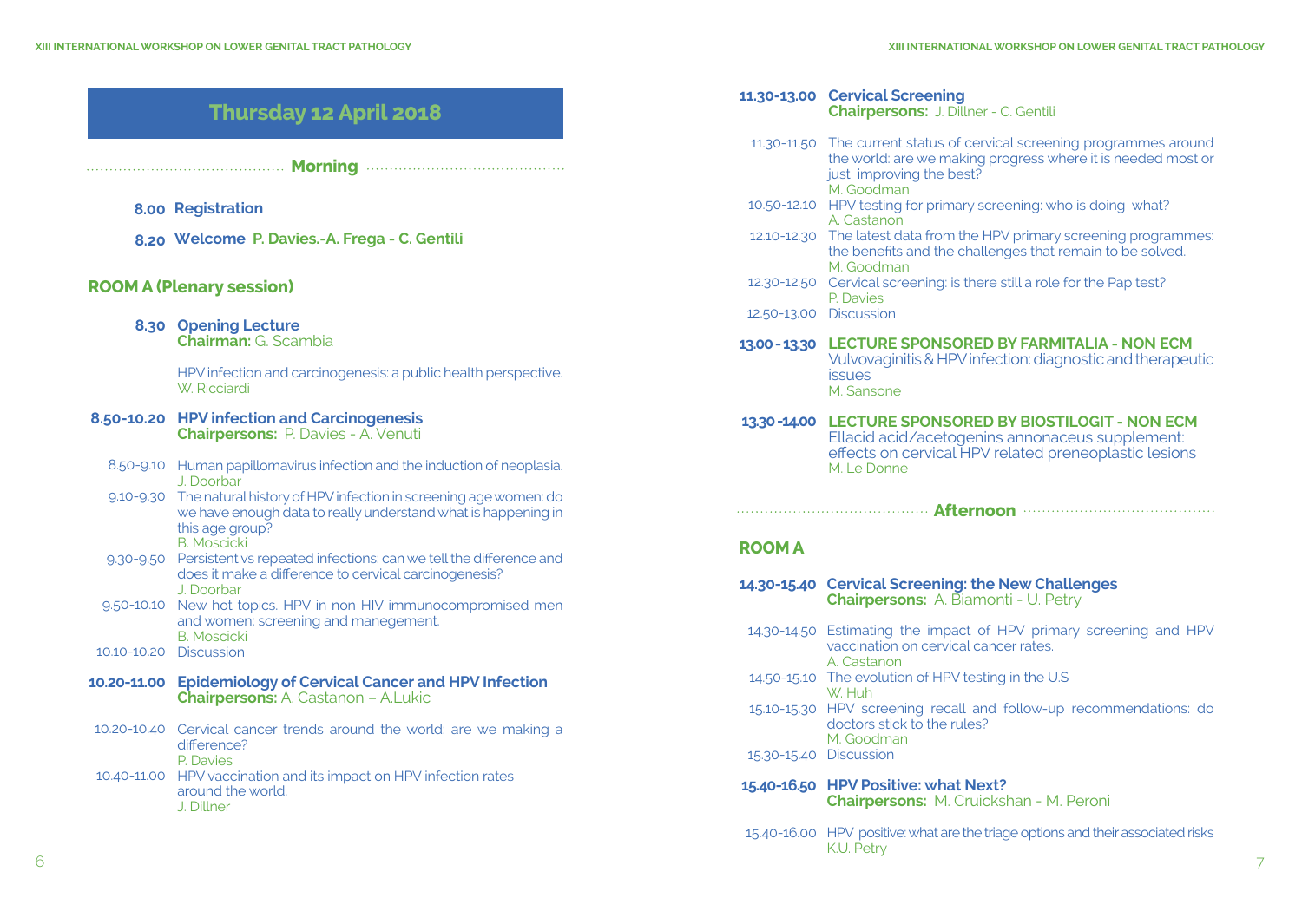|                        | 16.00-16.20 How does HPV status affect the treatment of low-grade cervical<br>disease?                                                                 |
|------------------------|--------------------------------------------------------------------------------------------------------------------------------------------------------|
| 16.20-16.40            | P. Martin Hirsch<br>Persistent HPV Infection without colposcopically visible cervical<br>disease: how common and what is it the appropriate follow-up? |
| 16.40-16.50            | K.U. Petry<br><b>Discussion</b>                                                                                                                        |
|                        | 17.05-18.00 Colposcopy in the Era of HPV Vaccination and HPV<br><b>Screening</b>                                                                       |
|                        | <b>Chairpersons: W. Huh - F. Sopracordevole</b>                                                                                                        |
| 17.05-17.20            | The implications of HPV vaccination for the practice of<br>colposcopy.<br>M. Cruickshank                                                               |
| 17.20-17.35            | HPV primary screening: will this affect the accuracy of<br>colposcopy?<br>P. Martin Hirsch                                                             |
|                        | 17.35-17.50 Should colposcopists be re-trained to deal with the realities<br>of the HPV era                                                            |
| 17.50-18.00 Discussion | K.U. Petry                                                                                                                                             |
|                        | 18.00-18.55 Noncompliance with Referral to Colposcopy<br><b>Chairpersons: P. Martin Hirsch - C. Zanardi</b>                                            |
| 18.00-18.15            | Noncompliance with colposcopy referral: the extent of the<br>problem in different countries.<br>U. Tabuica                                             |
|                        | 18.15-18.30 Why do women decide not to go to colposcopy?<br>M. Cruickshank.                                                                            |
|                        | 18.30-18-45 Understanding and reducing the adverse psychological impact<br>of colposcopy                                                               |

| ۰.<br>×.<br>۰, | ۰.<br>×<br>۰, |  |
|----------------|---------------|--|
|                |               |  |

| 14.30-16.00 Updates in Molecular Biology<br><b>Chairpersons:</b> D. French - A. Venuti                                                                                                                                        |  |
|-------------------------------------------------------------------------------------------------------------------------------------------------------------------------------------------------------------------------------|--|
| the second contact the state of the contact of the second contact of the second contact of the second second second second and the second second second second second second second second second second second second second |  |

J. Waller

18.45-18.55 Discussion

| 14.30-14.50 Latent papillomavirus infections: the role of the HPV test.     |
|-----------------------------------------------------------------------------|
| J. Doorbar                                                                  |
| 14.50-15.10 Getting around in the molecular testing jungle: what clinicians |

8 9 and pathologists should know to properly interpret the results. L. Dillner 14.50-15.1

|                        | 15.10-15.30 Investigating diagnostic problems of CIN1 and CIN2 associated<br>with high-risk HPV by combining the novel molecular biomarker<br>PanHPVE4 with P16INK4a.<br>J. Doorbar<br>15.30-15.50 The role of cytology and HPV genotyping in screening for anal<br>cancer.<br><b>B. Moscicki</b> |
|------------------------|---------------------------------------------------------------------------------------------------------------------------------------------------------------------------------------------------------------------------------------------------------------------------------------------------|
| 15.50-16.00 Discussion |                                                                                                                                                                                                                                                                                                   |
|                        | 16.00-16.50 Updates in Cytopathology<br><b>Chairpersons:</b> M. Benevolo - E. Giarnieri                                                                                                                                                                                                           |
|                        | 16.00-16.20 Is the new Bethesda system tailored for HPV screening and<br>molecular diagnosis?<br>M.R. Giovagnoli                                                                                                                                                                                  |
|                        | 16.20-16.40 Cytology triage: what molecular testing cannot provide.<br>G. Negri                                                                                                                                                                                                                   |
| 16.40-16.50 Discussion |                                                                                                                                                                                                                                                                                                   |
|                        | 17.10-18.45 Ask the Experts<br><b>Coordinators:</b> P. Davies- A. Frega- C. Gentili                                                                                                                                                                                                               |

Open forum: what would you like to ask a panel of experts? R. De Vincenzo, J. Dillner, G. Negri, M. O'Connor, W. Prendiville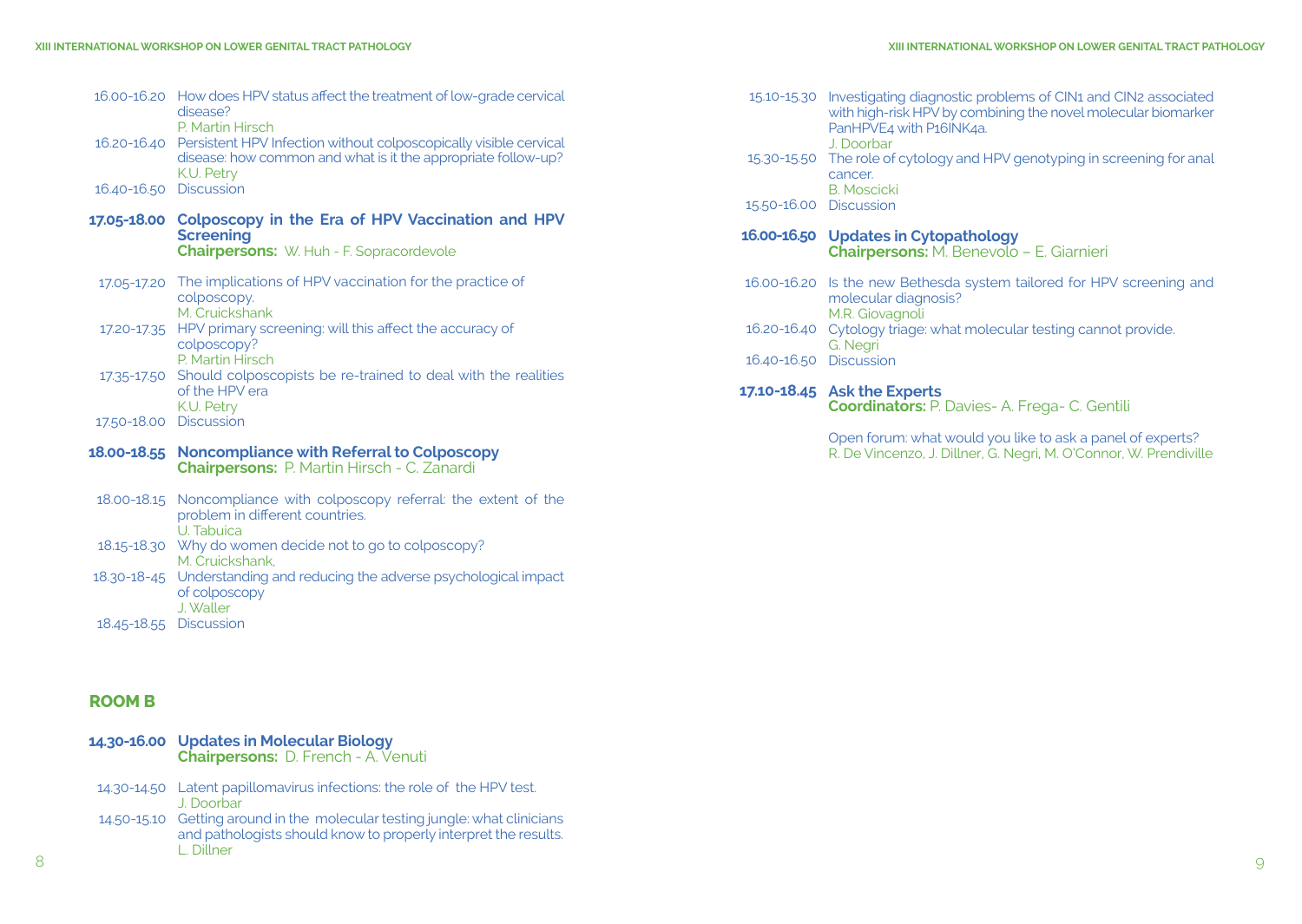## **Friday 13 April 2018**

**Morning**

#### **ROOM A (Plenary session)**

| 8.30-10.40    Vaccination | <b>Chairpersons: M. Cruickshank - A. Lukic</b> |  |
|---------------------------|------------------------------------------------|--|
|                           |                                                |  |

- 8.30-8.50 HPV vaccination around the world today: the programs and the coverage rates. J. Dillner
- 8.50-9.10 HPV vaccination: long-term efficacy and protection. What are the data? R. De Vincenzo
- 9.10-9.30 Screening in vaccinated and unvaccinated women: are two algorithms necessary and if so how do we implement them? M. O'Connor
- 9.30-9.50 HPV vaccination of boys: who is doing what? J. Dillner
- 9.50-10.10 Improving HPV vaccination coverage: what works and what doesn't. J. Waller
- 10.10-10.30 The nonavalent HPV vaccine: what changes? L. Mariani
- 10.30-10.40 Discussion
- **Ensuring the Safety and Effectiveness of Colposcopy 11.10-13.00 Chairpersons:** A.Ciavattini - M. O'Connor
- 11.10-11.30 Adverse sequelae after the treatment of CIN: an international comparison P. Martin Hirsch
- 11.30-11.50 Treatment of cervical pre-cancer: current best practic W. Prendiville
- 11.50-12.05 Colposcopy training: the similarities and differences across Europe.
- M. Cruickshank 12.05-12.20 Training colleagues in middle income countries
- W. Prendiville 12.20-12-35 Quality assurance of colposcopy: the European perspective K.U. Petry
- 12.35-12.50 Quality assurance of colposcopy: the American perspective. W. Huh
- 12.50-13.00 Discussion

**LECTURE SPONSORED BY SHIONOGY - NON ECM 13.00-13.30** Papilocare vaginal gel innovative therapy for the treatment of LSIL P. Inghirami

#### **ROOM B**

**Free Communication 8.30-11.00 Chairpersons:** A. Biamonti- R. Barbero – E.Carico

#### **HPV INFECTION AND CANCEROGENESIS**

8.30 - 8.37 Case-control study on the efficacy of carboxymethylbetaglucan-lactoferrin association in women with high-risk Human Papillomavirus (HPV) uterine cervical infection A.A. Criscuolo, E. Guri, M. Ciotti, F. Sesti, E. Piccione

#### **CERVICAL SCREENING**

- 8.37 8.44 Reducing unnecessary colposcopy by risk discrimination. HPV genotyping with NILM or low-grade cytology in screening paradigms: systematic review J. Andrews
- 8.44-8.58 Risk of invasive lesions in cytologically atypical glandular cells (AGC) on conventional Pap Test: follow up study E. Isidoro
- 8.51-8.58 Primary cervical cancer screening with a 5-type HPV e6/e7<br>mRNA test: results of 10 years follow-up S.W. Sørbye , A.Rad , F.E. Skjeldestad
- 8.58-9.05 HPV test in triage of ASC-US/LSIL the risk of CIN3+ in 5-type HPV E6/ E7 mRNA negative women S.W. Sørbye, M.M. Slettebak, F.E. Skjeldestad
- 9.05-9.12 Cytology and 3-type HPV e6/e7 mRNA co-testing in women 25-33 years
	- S.W . Sørbye, F.E. . Skjeldestad FE
- 9.12-9.19 Detection of CIN2+ in women with normal cytology the added value of a 3-type HPV E6/E7 mRNA test S.W. Sørbye, B. Westre, A. Giske, H. Guttormsen, F.E. Skjeldestad
- 9.19-9.29 Discussion

#### **COLPOSCOPY**

- 9.29-9.36 Smartscopy: the speculoscopy applied to the smartphone can be an efficient alternative to the traditional one? C. Bondi, A. Palmeri, M. Maramai, F. Casabona
- 9.36-9.43 Endocervicoscopy: a new imaging technique and its accuracy in studing cervical intrapithelial lesion N. De Rosa, G. Lavitola, M.Palma, R.Gallo, M.C Pagliuca, C. Di Filippo, G. Bifulco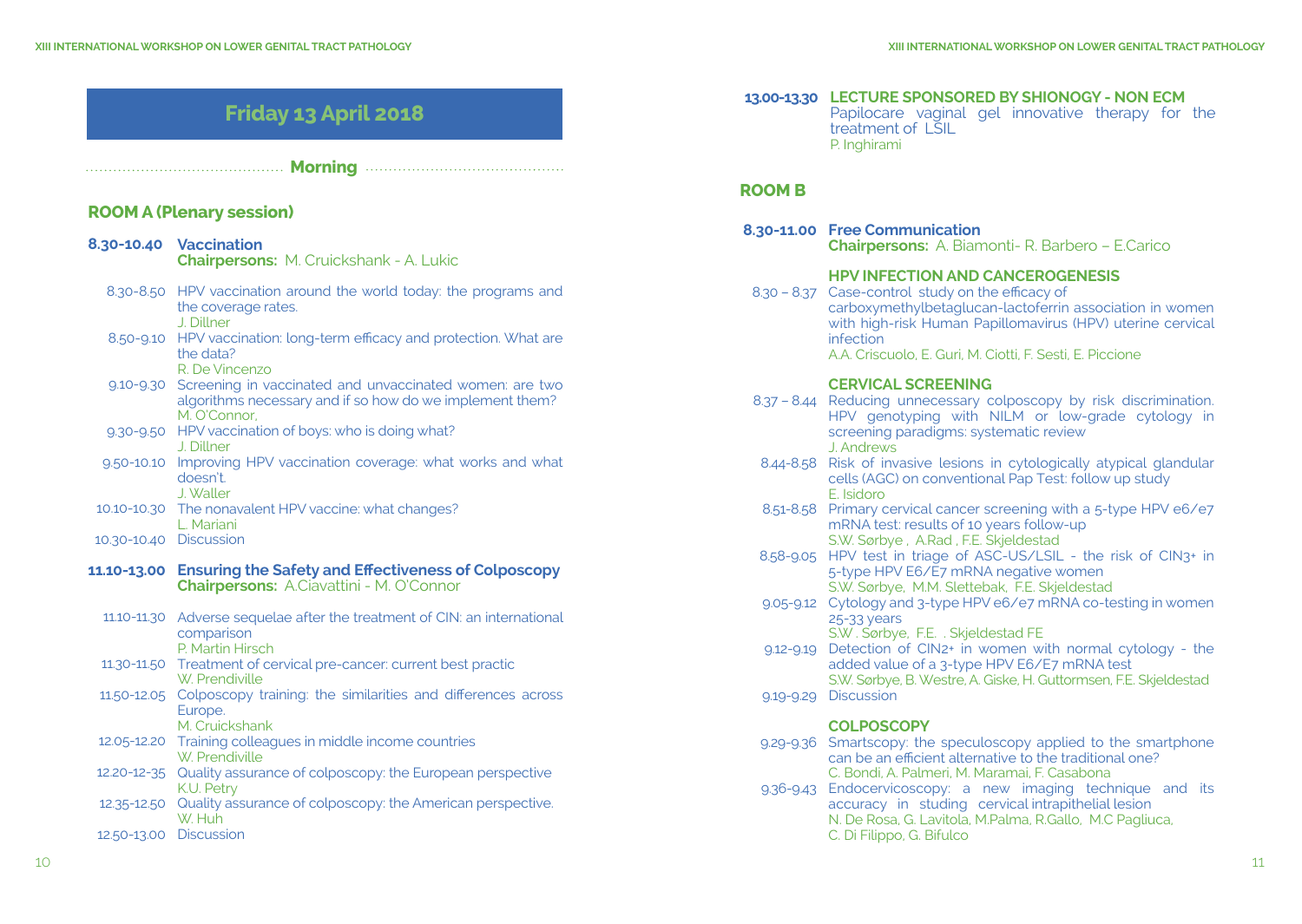- 9.43-9.50 How to use a low cost CCD camera for hysteroscopy and colposcopy: our "all-in-one" device M. Maramai, C. Bondi, A. Palmeri, F. Casabona
- 9.50-9.57 LSIL: colposcopic pictures and indication to direct biopsy. A study of the SICPCV M.Serri, F. Sopracordevole, P.Garutti, M. Fallani, B. Gardella, P.Scirpa, M.T. Schettino, A. Del Fabro, A. Pieralli, F. Ravennati, S.Montori, R.Agrusti, M.Papiccio, A.C.Boschi, M.R. Primieri,

F. Cigolot, A. Ciavattini

- 9.57-10.04 Evidence for clinical utility of extended HPV genotyping in persistence tracking and follow-up after abnormal results and colposcopy J. Andrews
- 10.04-10.14 Discussion

#### **MISCELLANY**

- 10.14-10.21 Lymphoma of the lower female genital tract R. Sparic, A. Dobrosavljevic, J. Stulic, L. Nejkovic 10.21-10.28 Tubulosquamos polyp in vagina together with VAIN II/III R. Sparić, J.Stulic, A. Dobrosavljevic, L. Nejkovic 10.28-1040 Discussion
- 

#### **Free Communications 11.10 – 13.30**

**Chairpersons:** D. French - E. Giarnieri - R. Senatori

#### **EPIDEMIOLOGY OF CERVICAL CANCER AND HPV INFECTION**

- 11.10-11.17 The risk of cervical atypia in oral contraceptive users I. Adhikari, T.Eriksson, T. Luostarinen, M.Lehtinen, D.Apter
- 11.17-11.24 Countries of Eastern Europe and Central Asia: the situation of HPV infection in HIV-positive women A.A. Popova, O.Y. Shipulina, M.O. Deulina
- 11.24-11.31 Prevalence of cervical HPV lesions in patients with bowel inflammatory diseases in immunosuppressive treatment and cervical screening: multidisciplinary management experience in a referral center

C.Ricci, F.Scaldaferri, F. Colombo, A. Gasbarrini, G. Scambia, R. De Vincenzo

- 11.31-11.38 Role of vaginal TIAB in cervical reepithelialisation and highrisk HPV clearance in patients with low-grade cervical lesions C.Ricci, M.T.Evangelista, G. Scambia, R. De Vincenzo
- 11.38-11.45 HPV-HR prevalence and type distribution in women with NILM or HSIL Pap smear in Russia. O.Y. Shipulina, M.Y. Dmitryukova, G.V.Leshkina
- 11.45-11.55 Discussion

#### **MOLECULAR BIOLOGY AND CYTOPATHOLOGY**

11.55-12.02 The risk of developing a CIN2+ lesion in women with HPV16 and 18, versus women with other HPV types: follow-up study E. Isidoro, U. Wiesenfeld, M. Di Napoli, A. Romano, J. Dobric, C. Biagi, F. Variola, S.Tomasi, D.Santon, S.Dudine, F. Giudici,

L. Di Bonito, F. Zanconati

12.02-12.09 Mesenchymal stem cells from cervix: what is about age and inflammation? G. Delli Carpini, M. Orciani, M. Caffarini, R. Lazzarini, S. Guizzardi,

D. Tsiroglou, R. Di Primo, A. Ciavattini

- 12.09-12.16 Molecular study of HPV-related oropharyngeal carcinoma G. Ferrario, P. Morbini, P. Alberizzi, M. Benazzo
- 12.16-12-23 HR-HPV negative cases of cytological HSIL and additional testing results for low and unknown risk types. G.V. Leshkina, O.Y. Shipulina, T.N. Romanyuk
- 12.23-12.30 DNA HPV testing and diagnostic cytopathology for oral cancer screening Navone R., Amodeo E., Lapucci C., Crò F., Pentenero M., Gandolfo S.
- 12.30-12.37 Expression of E6/E7 HPV-DNA, HPV-mRNA and colposcopic features in management of CIN2/3 during pregnancy C. Leone, D. French, M. Pavone, A. Frega, D. Caserta
- 12.37-12.47 Discussion

#### **TREATMENT AND FOLLOW-UP**

- 12.47-12.54 Evidence for clinical utility of extended HPV genotyping in Test of Cure after treatment of CIN2+ J. Andrews
- 12.54-13.01 Radiofrequency and poration for the treatment of HPV genital warts: a case report C. Catalisano
- 13.01-13.08 Role of "close" negative endocervical margin in treatment failure after cervical excision for cervical intraepithelial neoplasia: a retrospective study

G. Delli Carpini, A. Del Fabro, L. Alessandrini, M. Buttignol, V. Canzonieri, A. Cagnacci, F. Sopracordevole, A. Ciavattini

13.08-13.15 LLETZ in woman of reproductive age diagnosed with squamous intraepithelial lesions: the problem of specimen artifacts

R.Sparic, S.Kadija, R. Stefanovic, L.Jovanovic, T. Janjic, J.Bila, M. Berisavac

13.15-13.25 Discussion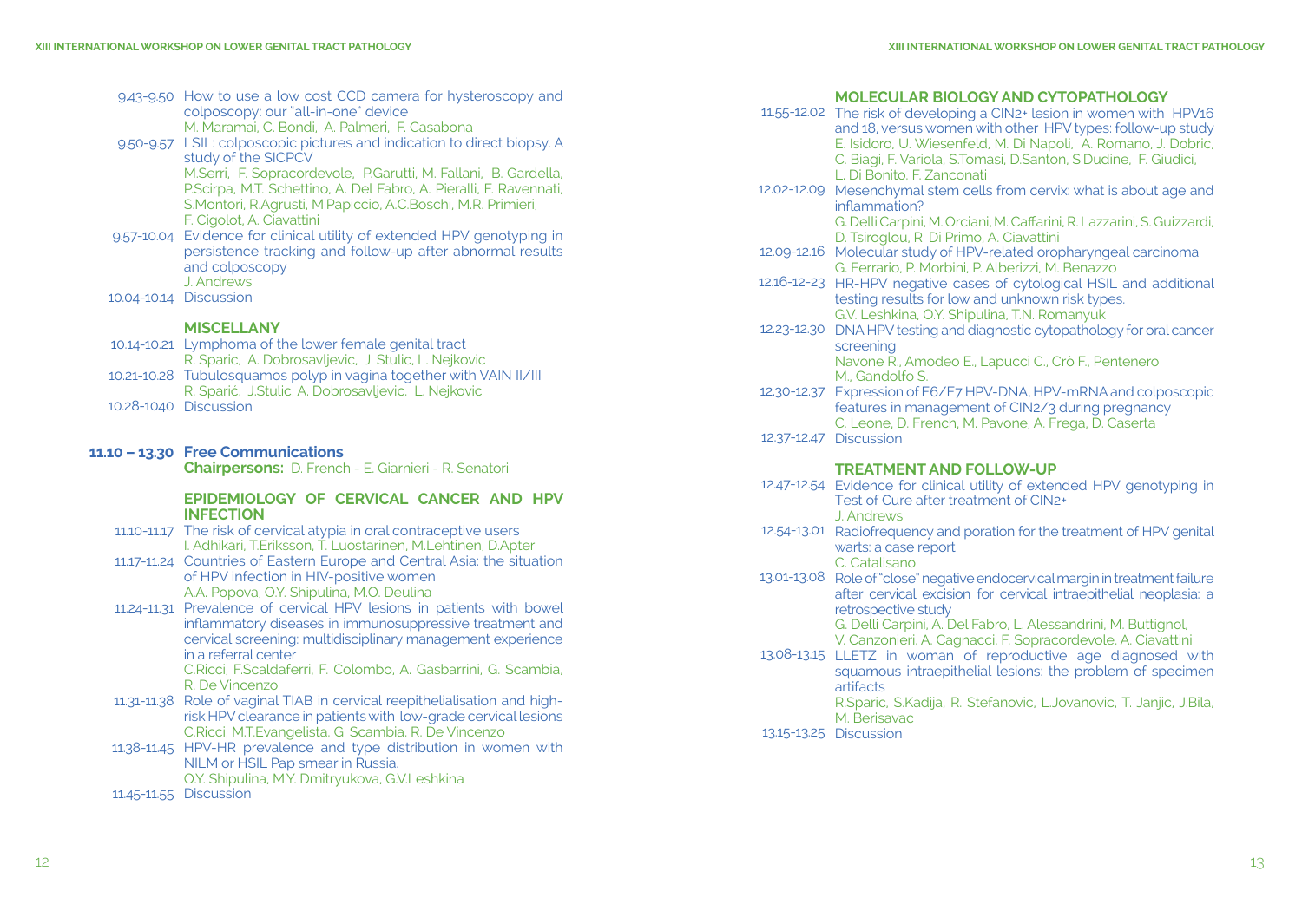| <b>ROOM A</b>          |                                                                                                                                                                                                                   |
|------------------------|-------------------------------------------------------------------------------------------------------------------------------------------------------------------------------------------------------------------|
|                        | 14.30-15.40 Public Education and Coverage Rates<br><b>Chairpersons: F.Boselli - W.Prendiville</b>                                                                                                                 |
|                        | 14.30-14.45 Social and psychological impact of HPV testing in cervical screening.<br>J. Waller                                                                                                                    |
|                        | 14.45-15.00 Reaching under- or never-screened women: is self-sampling<br>the answer?<br>L. Dillner.                                                                                                               |
|                        | 15.00-15.15 The impact of HPV vaccination on cervical cancer screening<br>coverage: are the predictions proving to be true?<br>M. Cruickshank                                                                     |
|                        | 15.15-15.30 HPV vaccination for adolescents, Pap screening for under-<br>30's, HPV screening for over 30's: how can we effectively<br>communicate all this to ensure high programme participation?<br>M. O'Connor |
| 15.30-15.40 Discussion |                                                                                                                                                                                                                   |
|                        | 15.40-16.30 HPV and Vaginal Infection                                                                                                                                                                             |
|                        | <b>Chairpersons:</b> A. Biamonti - U. Tabuica                                                                                                                                                                     |
|                        | 15.40-15.55 The role of vaginal microbiome in HPV infection and disease.                                                                                                                                          |
|                        | <b>B.</b> Moscicki<br>15.55-16.05 Chlamydia trachomatis infection: epidemiology, treatment<br>and its role in HPV disease                                                                                         |
|                        | F. De Seta.<br>16.05-16.20 The effect of intrauterine devices on acquisition and clearance<br>of human papillomavirus                                                                                             |
|                        | <b>B.</b> Moscicki<br>16.20-16.30 Discussion                                                                                                                                                                      |
|                        | 16.30-17.40 Miscellany<br><b>Chairpersons: R. Senatori- F. De Seta</b>                                                                                                                                            |
|                        | 16.30-16.45 HPV and fertility.<br>D. Caserta                                                                                                                                                                      |

- The role of oral contraception and hormone replacement therapy in HPV infection and disease. F. Torcia 17.00-17.15
- 17.15-17.30 The ultrasound in the evaluation of preneoplastic and neoplastic lesions of the uterine cervix U. Tabuica
- 17.30-17.40 Discussion

| 14.30-15.20 Pap Smear: Never Say Never Again<br><b>Chairpersons:</b> M. Benevolo - E. Carico                                                                                |
|-----------------------------------------------------------------------------------------------------------------------------------------------------------------------------|
| 14.30-14.50 Don't forget me: cytology of HPV negative lesions.<br>G. Negri                                                                                                  |
| 14.50-15.10 What clinicians need from cytology.<br>W. Huh                                                                                                                   |
| 15.10-15.20 Discusison                                                                                                                                                      |
| 15.20-17.40 The Cervical Cytopathology in the HPV Testing Era<br><b>Coordinators: M.R. Giovagnoli - G. Negri</b><br>An interactive seminar slide of cervical cytopathology. |

#### **ROOM A (Plenary session)**

| 17.40-18.00 Presentation of the Best 3 Free Communications and<br><b>Award for the Best</b> |                                                        |
|---------------------------------------------------------------------------------------------|--------------------------------------------------------|
|                                                                                             | <b>Chairpersons:</b> P. Davies - A. Frega - C. Gentili |

- 18.00-18.10 General Discussion
- **ECM Test 18.10-18.20**
- **Prize Giving for the Three Best Speakers and Conclusions 18.20-18.30**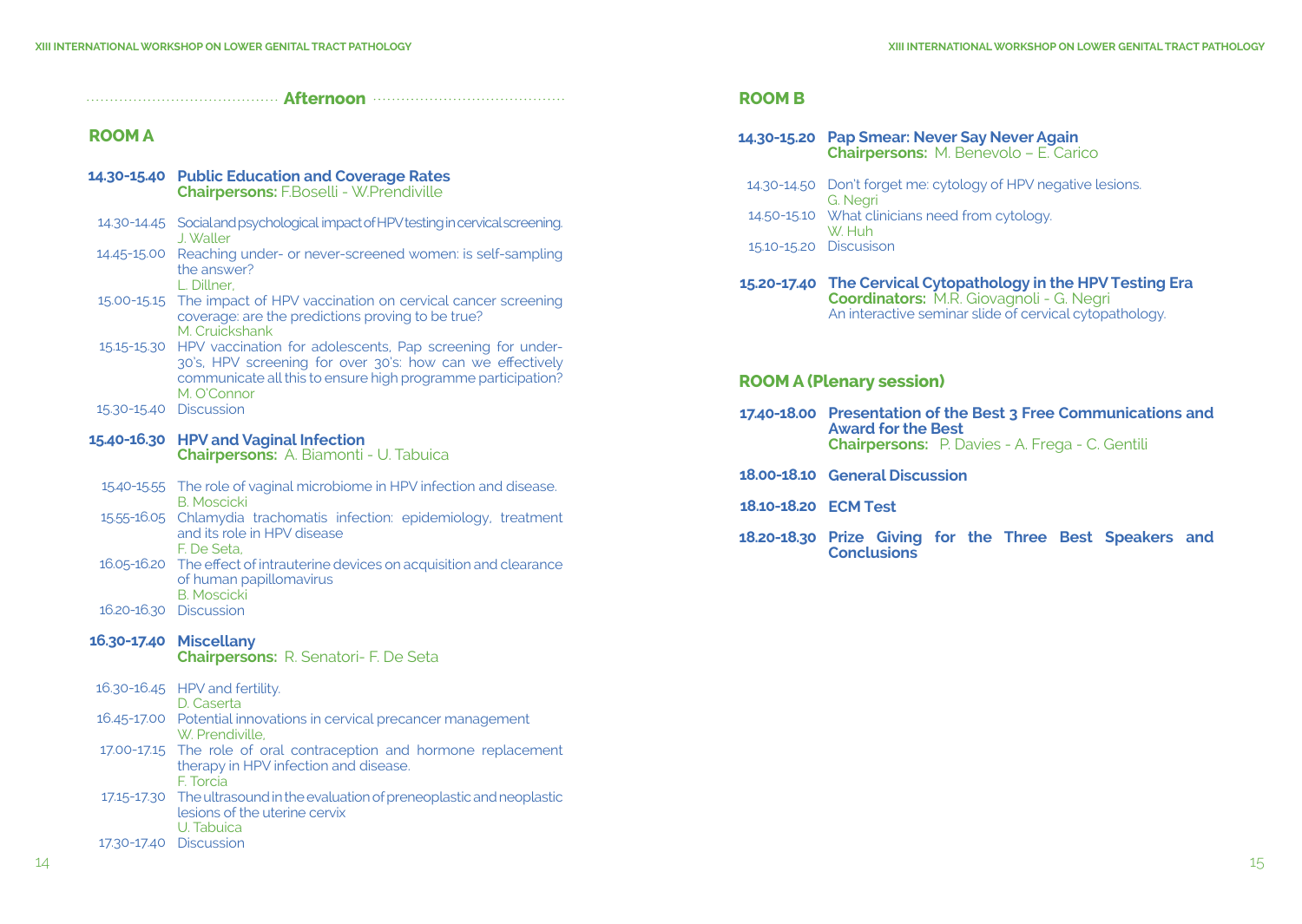# **GENERAL INFORMATION**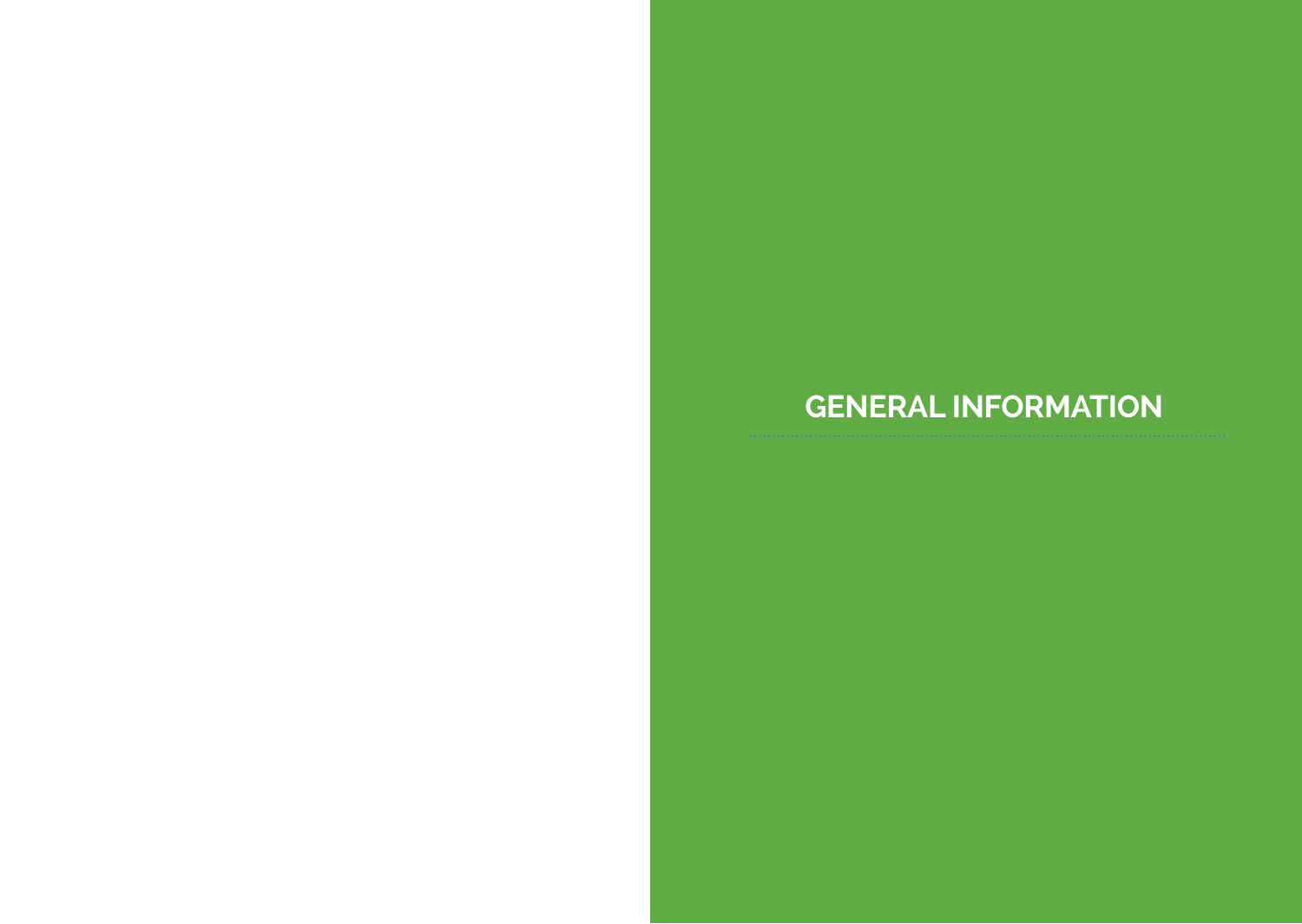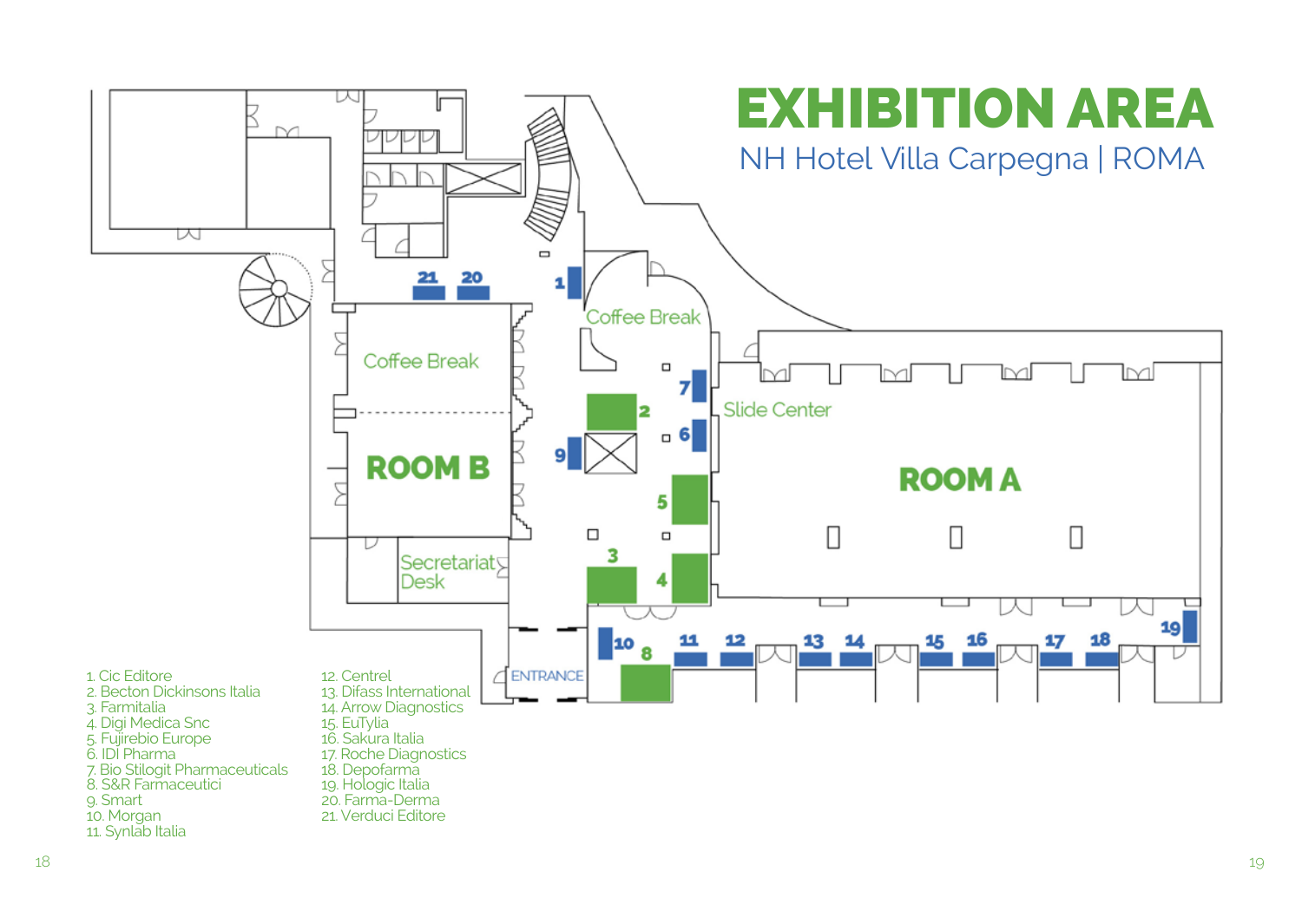# **GENERAL INFORMATION**

## **CONGRESS VENUE**

**NH Hotel Villa Carpegna** Via Pio VI, 6 | 00165 ROMA (RM) | Tel +39 06 393731 www.nh-hotels.it/hotel/nh-roma-villa-carpegna

## **LANGUAGE**

English will be the ufficial language of the Workshop. Simultaneous translation into Italian will be provided.

## **ITALIAN ECM ACCREDITATION**

The meeting will be accredited for the ECM credits for Italian doctors. To obtain credits it is necessary to attend the meeting. No promotional activities will be permitted in the same room before, during, or after an ECM activity.

The specialities and disciplines able to apply for Italian ECM credits are:

**Medico Chirurgo:** Anatomia Patologica; Igiene, Epidemiologia e Sanità Pubblica; Ginecologia e Ostetricia; Oncologia; Patologia Clinica (laboratorio di analisi chimico-cliniche e microbiologia) **Biologo:** Anatomia Patologica; Igiene, Epidemiologia e Sanità Pubblica; Patologia Clinica (laboratorio di analisi chimico-cliniche e microbiologia)

**Tecnico di laboratorio biomedico Infermiere ed ostetrica**